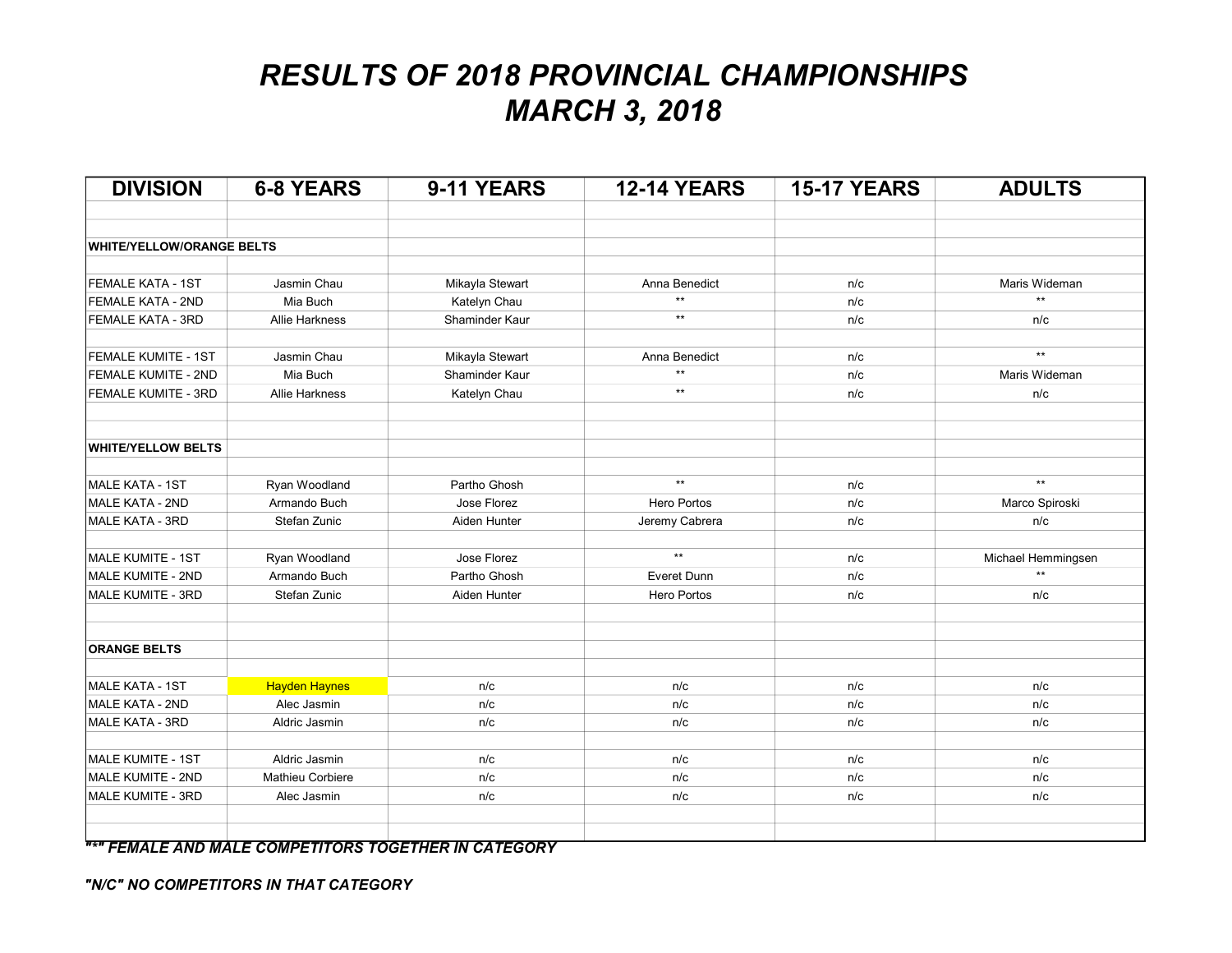| <b>DIVISION</b>            | <b>6-8 YEARS</b>        | 9-11 YEARS           | <b>12-14 YEARS</b>      | <b>15-17 YEARS</b>    | <b>ADULTS</b>           |
|----------------------------|-------------------------|----------------------|-------------------------|-----------------------|-------------------------|
| <b>GREEN/PURPLE BELTS</b>  |                         |                      |                         |                       |                         |
|                            |                         |                      |                         |                       |                         |
| <b>FEMALE KATA - 1ST</b>   | n/c                     | Gabriela Buch        | n/c                     | n/c                   | Kim Robinson            |
| <b>FEMALE KATA - 2ND</b>   | n/c                     | Emma Sargsyan        | n/c                     | n/c                   | <b>Courtney Sticksl</b> |
| <b>FEMALE KATA - 3RD</b>   | n/c                     | <b>Grace Taguchi</b> | n/c                     | n/c                   | Janelle Benedict        |
| MALE KATA - 1ST            | <b>Taeven Anderson</b>  | Jorge Buch           | n/c                     | n/c                   | Recto Banglinit         |
| MALE KATA - 2ND            | Ryder Holyk             | Nicholas Pham        | n/c                     | n/c                   | <b>Kyle Cannon</b>      |
| MALE KATA - 3RD            | Joseph Reyes            | Liam Crippen         | n/c                     | n/c                   | <b>Colin Sticksl</b>    |
| MALE KUMITE - 1ST          | <b>Taeven Anderson</b>  | Jorge Buch           | n/c                     | n/c                   | <b>Colin Sticksl</b>    |
| MALE KUMITE - 2ND          | Joseph Reyes            | Luka Tuckwell        | n/c                     | n/c                   | Recto Banglinit         |
| MALE KUMITE - 3RD          | Ryder Holyk             | Marek Corbiere       | n/c                     | n/c                   | <b>Kris Klein</b>       |
| <b>FEMALE KUMITE - 1ST</b> | n/c                     | Emma Sargsyan        | n/c                     | n/c                   | Kim Robinson            |
| FEMALE KUMITE - 2ND        | n/c                     | Selin Foster         | n/c                     | n/c                   | <b>Courtney Sticksl</b> |
| FEMALE KUMITE - 3RD        | n/c                     | Gabriela Buch        | n/c                     | n/c                   | Janelle Benedict        |
| <b>BROWN/BLACK BELTS</b>   |                         |                      |                         |                       |                         |
| <b>FEMALE KATA - 1ST</b>   | $**$                    | n/c                  | <b>Maria Florez</b>     | Sabrina Yepes         | n/c                     |
| <b>FEMALE KATA - 2ND</b>   | <b>Catherine Aguila</b> | n/c                  | <b>Elliana Williams</b> | Ana Florez            | n/c                     |
| FEMALE KATA - 3RD          | <b>Rina Sato</b>        | n/c                  | Alexandra Bilichenko    | <b>Savreen Gill</b>   | n/c                     |
| MALE KATA - 1ST            | <b>Raif Zaman</b>       | n/c                  | n/c                     | <b>Kaito Sugimura</b> | <b>Mark Rimkus</b>      |
| MALE KATA - 2ND            | $\star\star$            | n/c                  | n/c                     | Zacharia Yepes        | David Wahoff            |
| MALE KATA - 3RD            | $**$                    | n/c                  | n/c                     | Madjidu Hamidu        | Nader Chmait            |
| MALE KUMITE - 1ST          | $\star\star$            | n/c                  | n/c                     | Madjidu Hamidu        | Oatlhotse Gaborone      |
| MALE KUMITE - 2ND          | <b>Raif Zaman</b>       | n/c                  | n/c                     | <b>Kaito Sugimura</b> | David Wahoff            |
| MALE KUMITE - 3RD          | $\star\star$            | n/c                  | n/c                     | Zacharia Yepes        | Nader Chmait            |
|                            |                         |                      |                         |                       |                         |

"\*" FEMALE AND MALE COMPETITORS TOGETHER IN CATEGORY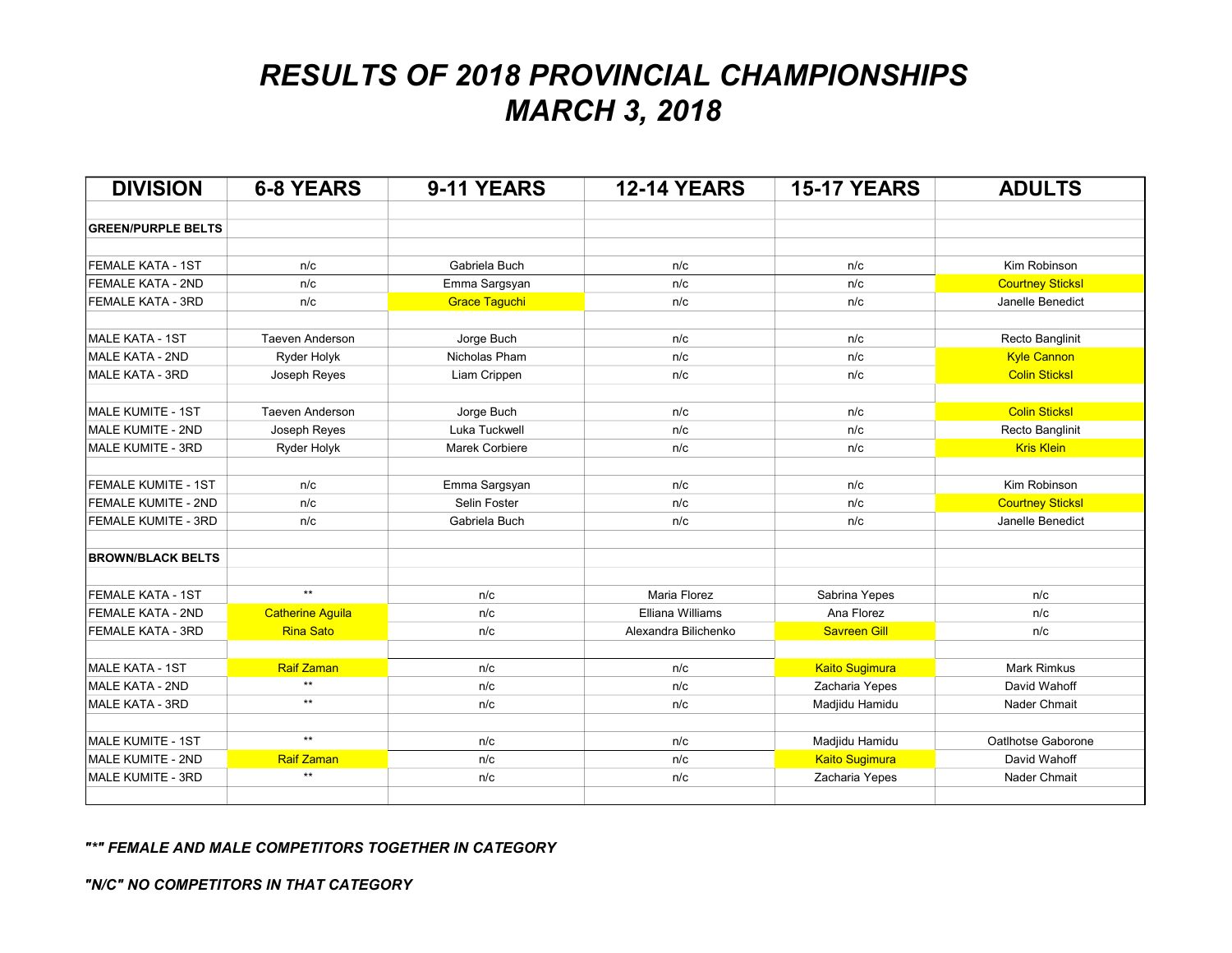| <b>DIVISION</b>          | <b>6-8 YEARS</b>        | 9-11 YEARS | <b>12-14 YEARS</b>   | <b>15-17 YEARS</b>  | <b>ADULTS</b>         |
|--------------------------|-------------------------|------------|----------------------|---------------------|-----------------------|
| <b>BROWN/BLACK BELTS</b> |                         |            |                      |                     |                       |
|                          |                         |            |                      |                     |                       |
| FEMALE KUMITE - 1ST      | <b>Catherine Aguila</b> | n/c        | Elliana Williams     | Ana Florez          | n/c                   |
| FEMALE KUMITE - 2ND      | $\star\star$            | n/c        | Alexandra Bilichenko | Sabrina Yepes       | n/c                   |
| FEMALE KUMITE - 3RD      | <b>Rina Sato</b>        | n/c        | Maria Florez         | <b>Savreen Gill</b> | n/c                   |
| <b>BLACK BELTS</b>       |                         |            |                      |                     |                       |
| FEMALE KATA - 1ST        | n/c                     | n/c        | n/c                  | n/c                 | Crystal Schatz        |
| FEMALE KATA - 2ND        | n/c                     | n/c        | n/c                  | n/c                 | Kimmy Nguyen          |
| FEMALE KATA - 3RD        | n/c                     | n/c        | n/c                  | n/c                 | Chanita Shum          |
| <b>MALE KATA - 1ST</b>   | n/c                     | n/c        | n/c                  | n/c                 | Carlos Godoy          |
| MALE KATA - 2ND          | n/c                     | n/c        | n/c                  | n/c                 | Joseph LaCoste        |
| <b>MALE KATA - 3RD</b>   | n/c                     | n/c        | n/c                  | n/c                 | <b>Steve Brown</b>    |
| <b>BLACK BELTS</b>       |                         |            |                      |                     |                       |
| FEMALE KUMITE - 1ST      | n/c                     | n/c        | n/c                  | n/c                 | <b>Crystal Schatz</b> |
| FEMALE KUMITE - 2ND      | n/c                     | n/c        | n/c                  | n/c                 | Chanita Shum          |
| FEMALE KUMITE - 3RD      | n/c                     | n/c        | n/c                  | n/c                 | Natasha Landra        |
| MALE KUMITE - 1ST        | n/c                     | n/c        | n/c                  | n/c                 | Carlos Godoy          |
| MALE KUMITE - 2ND        | n/c                     | n/c        | n/c                  | n/c                 | Josh Nelson           |
| MALE KUMITE - 3RD        | n/c                     | n/c        | n/c                  | n/c                 | <b>Steve Brown</b>    |
|                          |                         |            |                      |                     |                       |
|                          |                         |            |                      |                     |                       |
|                          |                         |            |                      |                     |                       |
|                          |                         |            |                      |                     |                       |
|                          |                         |            |                      |                     |                       |
|                          |                         |            |                      |                     |                       |
|                          |                         |            |                      |                     |                       |
|                          |                         |            |                      |                     |                       |
|                          |                         |            |                      |                     |                       |

**"\*" FEMALE AND MALE COMPETITORS TOGETHER IN CATEGORY**